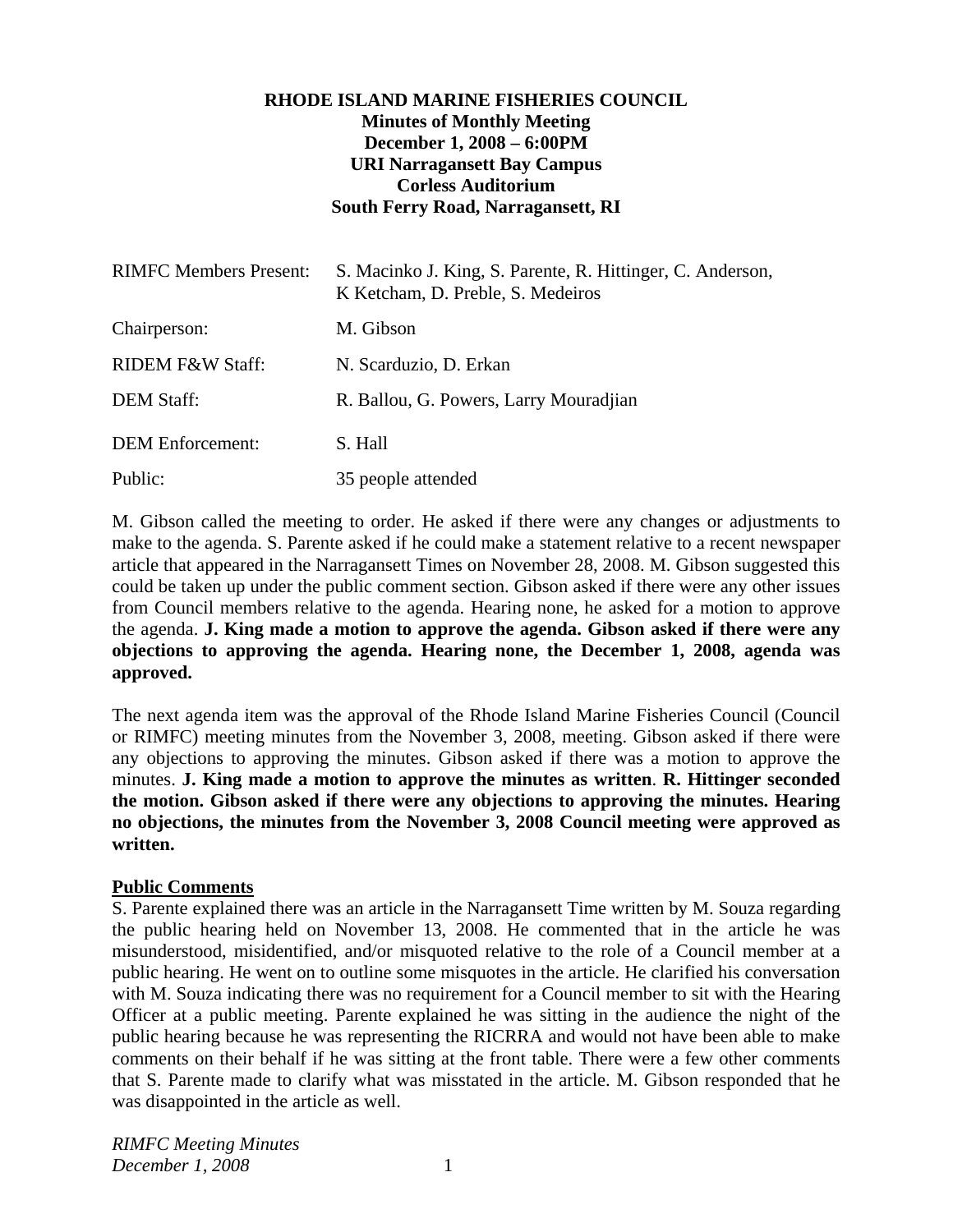G. Duckworth brought up his concerns regarding the RI monkfish and codfish fisheries. He pointed out that RI was not in line with our neighboring states. He explained this was an extreme economic disadvantage to RI fishermen, and requested this be addressed. His second concern was for all SKYMATE users. He outlined potential problems with the system and handed information to the Council Chair on this subject. He felt this was important to let users know about some potential problems with the system that could end up in fines.

I. Parente also wanted to express his concerns for the cod and monkfish fisheries. He wanted to see the Federal limits for cod follow what had been done with monkfish, where they could also fish in state waters as long as they were on DAS regardless of what the state limit was. He indicated it was a glitch and never intended to happen and he would like to see it straighten out.

# **New Business**

*Council recommendations on November 13, 2008 Public hearing* 

Summer flounder quota management proposals:

**S. Parent made a motion to recommend to the Director to remain at status quo for 2009. S. Medeiros seconded the motion. The Council voted unanimously to approve the motion.** 

There was no Council discussion. There were audience comments in favor of remaining at status quo however; a few individuals would prefer not to have Friday and Saturday closures during the summer sub period.

Proposal to eliminate the summer flounder call-in requirement for state water fishers who are not fishing pursuant to the RI summer flounder exemption certificate program or for all fishers:

**D. Preble made a motion to recommend to the Director to adopt option 2, which was to eliminate the summer flounder call-in requirement for all fishers. R. Hittinger seconded the motion. The Council voted unanimously to approve the motion.** 

There was no Council discussion. S. Hall, representing the DEM, Division of Law Enforcement, indicated they were in favor of the motion for option 2. There was no opposition from the audience on the motion.

Proposal to establish consistency between State and Federal regulations regarding the transfer of summer flounder exemption certificates between vessels:

**K. Ketcham made a motion to recommend to the Director to adopt language to mirror the Federal regulations as intended by the Division. J. King seconded the motion.** 

K. Ketcham was not sure if net tonnage was included in the Federal regulations he thought it was just gross tonnage. He wanted the language to mirror the Federal regulations

I. Parente stated that both net and gross tonnage were included in the Federal regulations.

**The Council voted unanimously to approve the motion to adopt language to mirror the Federal regulations.**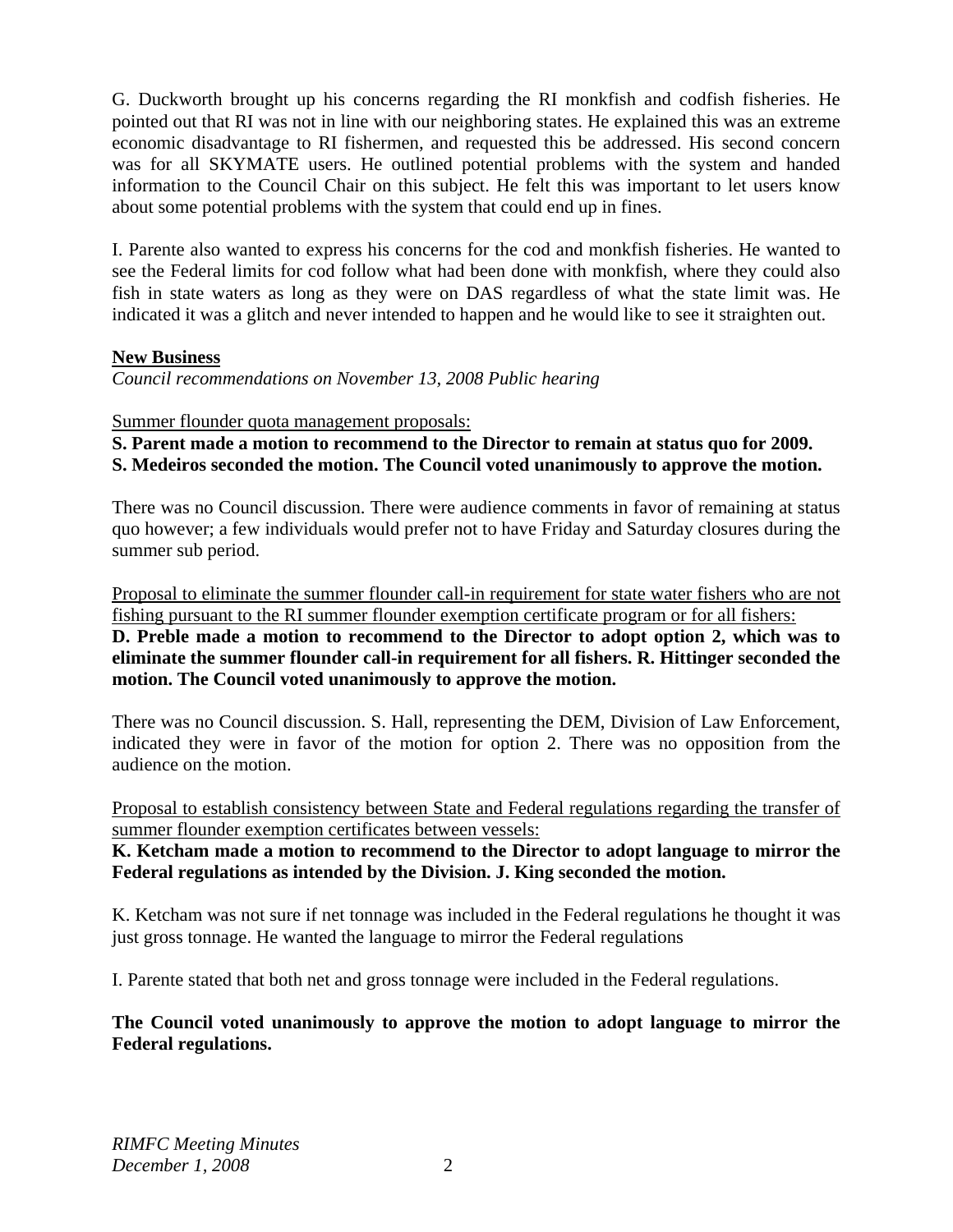Scup quota management proposals:

### **K. Ketcham made a motion to recommend to the Director to remain at status quo for 2009. D. Preble seconded the motion.**

S. Parente stated he supported status quo for 2009 however, going forward he thought they should consider moving more quota from the May/June period into the July/September and September/October periods, also look at the allocation percentages for the floating fish trap and general categories.

K. Ketcham commented that as far as the state goes, it does not matter what RI does but as far as the Federal government goes, they know that P. Kurkel will shut down the scup fishery sometime during the end of May until November  $1<sup>st</sup>$  because the Federal quo would be caught. If they do not catch their share of the Federal quota and they do not show their catch over a number of years RI would lose the quota. Then it would be lost forever.

It was determined by the Council that reallocation of quota should be reviewed at the advisory panel level for 2010.

J. Carvalho stated that the aggregate program did not help the fishery and he was opposed to the program for the summer scup fishery.

I. Parente agreed with K. Ketcham, and supported staying at status quo.

## **The Council voted unanimously to approve the motion to recommend to the Director to remain at status quo for 2009.**

Black sea bass quota management proposals:

S. Parente stated he opposed options 2 and 3 and only supported option 1, which was to remain at status quo. He was not in favor of the Friday, Saturday, and Sunday closure days, he felt this discriminated against the rod and reel fishers.

K. Ketcham commented that since having the closed days was not a popular option he suggested altering option 2 by having an aggregate program with no closed days.

R. Hittinger suggested that status quo would be the more acceptable option since they did not have any further feedback for the scup/black sea bass AP. He recommended going forward with status quo.

J. King recommended going forward with status quo but wanted the AP to discuss the increase in minimum fish size in the future..

**J. King made a motion to recommend option 1 to the Director to remain at status quo for 2009. R. Hittinger seconded the motion.**

I. Parente agreed with K. Ketcham, which was option 2, the aggregate program with no closed days. He stated this would give them the most flexibility.

G. Mataronas commented that he supported status quo however, he could see where an aggregate program would work for some fishermen. He was also in support of increasing the minimum size to twelve inches.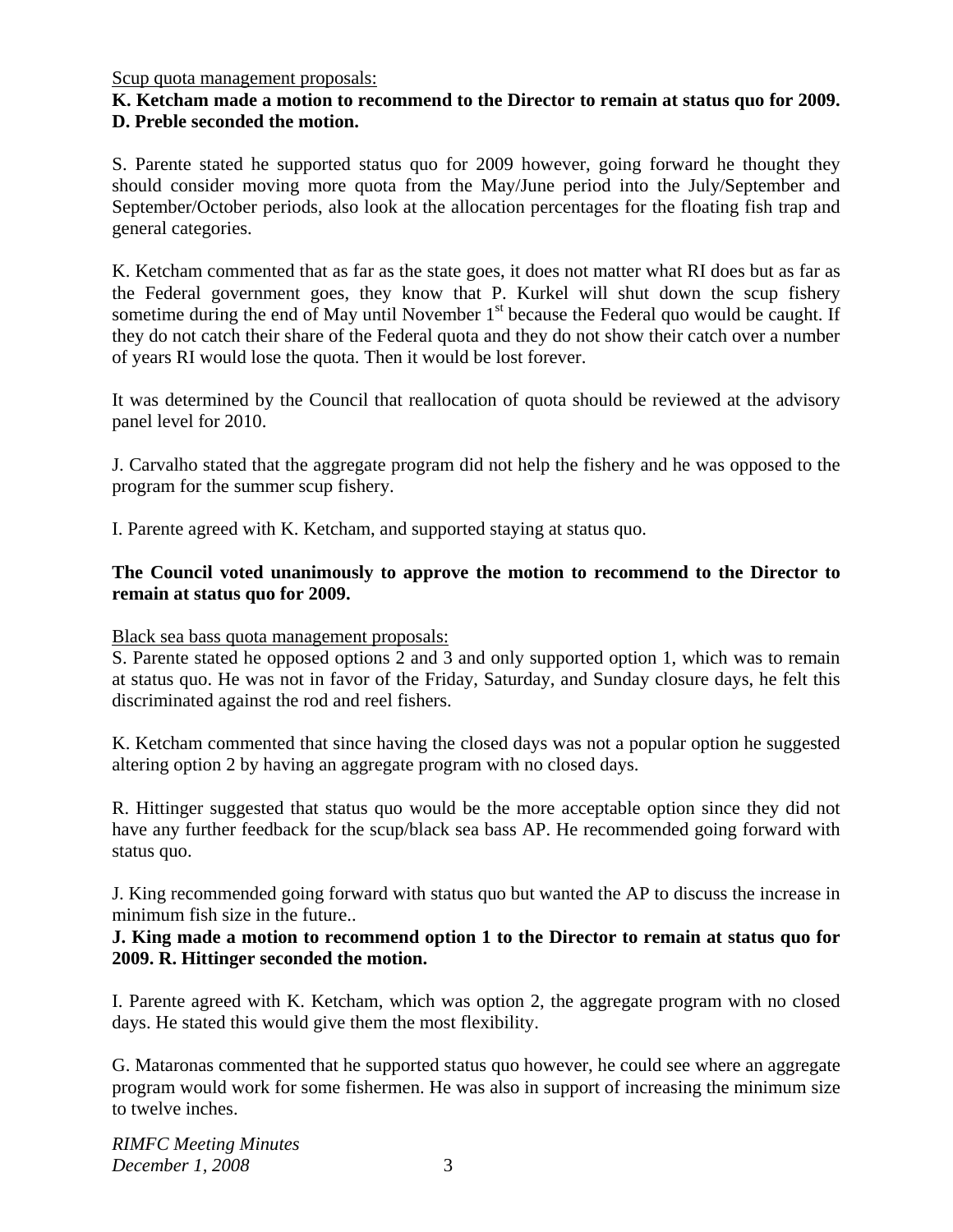J. Grant supported option 2 the aggregate program with the closure days, but if the Council went with status quo he wanted the May sub period to remain at 100 pounds per day,

J. Carvalho stated he was opposed to the aggregate program. C. Brown was in agreement with J. Carvalho.

K. Ketcham indicated that RI quota for black sea bass would be about half of what it was last year so even if we cut the daily possession limits in half we would still have to close the fishery down.

**J. King may an amendment to his motion to recommend option 1 to the Director but adopt the following changes: adjust the possession limits for the January/April period to 750 lbs/day, and the November/December period to 250 lbs/day, and not go below 100 lbs/day in any of the sub periods. The Council voted (6) six in favor (J. King, S. Medeiros, S. Parente, S. Macinko, D. Preble, R. Hittinger) (2) two opposed (K. Ketcham, C. Anderson), the motion passed.**

Proposal for a summer flounder sector allocation pilot program to be implemented for January 2009 and run for at least a period of one year:

**D. Preble made a motion to recommend to the Director to adopt a summer flounder sector allocation pilot program to be implemented for January 2009 and run for at least a period of one year. J. King seconded the motion.** 

K. Ketcham recused himself from voting on this issue.

There was Council discussion about the proposal.

J. King suggested that the following items be incorporated into the sector proposal; there should be a dockside official present when landing, VMS on every sector vessel, observer coverage on all sector vessels, cameras should be on all sector vessels, there should be a 5 to 10 percent set aside, keep all fish 14 inches in length or greater, and control dates need to be adjusted in time, no selling of earned quota by anyone to anyone, should be consistent with other management plans in other states and matched with Federal plans, and no violations for the past three years to be in a sector.

### **S. Parente made an alternate motion to recommend to the Director that any consideration of a sector allocation for summer flounder be postponed for one year, but with continued discussions about the issue. S. Medeiros seconded the motion.**

R. Hittinger stated what he felt was positive about the sector allocation proposal was that it aimed at reducing discards and that the Council needed to work toward reducing discards. He was in favor of a postponement so further discussions could continue.

I. Parente stated that he was opposed to the sector allocation proposal.

P. Duckworth was in favor of postponing the issue for a year and suggested the sector group approach the Federal government for a research set aside to conduct the pilot program.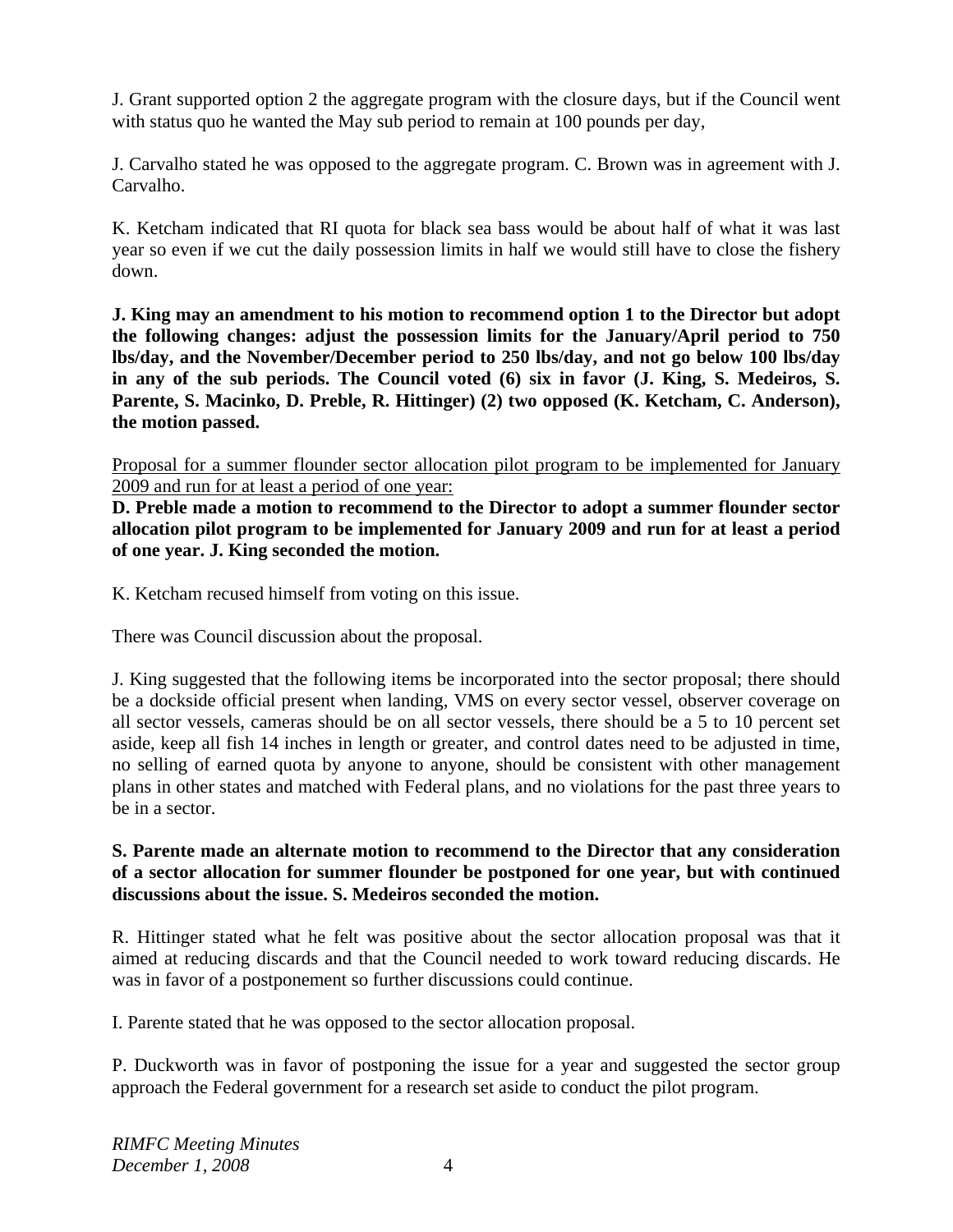H. Loftes stated that he was opposed to the sector allocation proposal and it should be postponed for at least a year.

K. Ketcham, speaking from the audience, clarified that the quota amount the sector had requested was the amount of fish the sector vessels had documented as being harvested over the pervious five years. He indicated that the only reason the state wanted to use the new increased part of the RI quota so it would not set forth a closure date for others to enter into the same program. He indicated this was explained in a letter received from Roger Williams College. This was a way to allow the state to give a quota to the sector program with out penalizing any other vessels.

There were other comments made from the audience, which echoed what was stated at the public hearing.

S. Medeiros stated that another consideration to be concerned about was who would be paying for 100 percent observer coverage. He indicated he knew that DEM would not be in a position to accomplish this.

K. Ketcham indicated that the sector vessels had electronic logbooks on board their vessels, which recorded everything including locations fished. He also indicated that people from the NMFS would be on their vessels to monitor entries into logbooks. They still needed to look in to observer coverage.

S. Macinko was not comfortable not know what elements would be implemented from the DEM information introduced at the public hearing.

**M Gibson called a vote on the motion to recommend to the Director that any consideration of a sector allocation for summer flounder be postponed for one year, but with continued discussions about the issue. The Council voted (4) four in favor to postpone (S. Medeiros, S. Parente, S. Macinko, R. Hittinger) (3) three opposed (J. King, D. Preble, C. Anderson), the motion to postpone for one year passed.**

#### *2009 Council Calendar- N. Scarduzio:*

N. Scarduzio stated she had prepared a 2009 calendar for Council members to review. She reminded Council members that for 2009 we were trying to consolidate and reduce the number of Council meeting when possible. The Division had proposed five meetings for the year with the understanding to allow flexibility for additional meeting. She requested Council members to run through the calendar to see if there were any conflicts. Scarduzio suggested the members my not need a meeting in January and June, and for the months of February and May the meeting date may need to be moved to the second Monday of the month instead of the first Monday because of ASMFC meetings. It was suggested to move the February meeting to the second Monday of the month. There were no other comments from the Council.

# *Rewriting of Part 7 – Minimum Sizes of Fish/Shellfish – Marine Fisheries Regulation – B. Ballou:*

M. Gibson explained that B. Ballou had done a lot of work on trying to clean up Part 7 of the regulations. B. Ballou indicated there were two documents that had been passed out to Council members; Part 7 of the regulations and an outline of what he would like to rewrite. He indicated that it was a 40-page document filled with redundancies, which made it very difficult to read.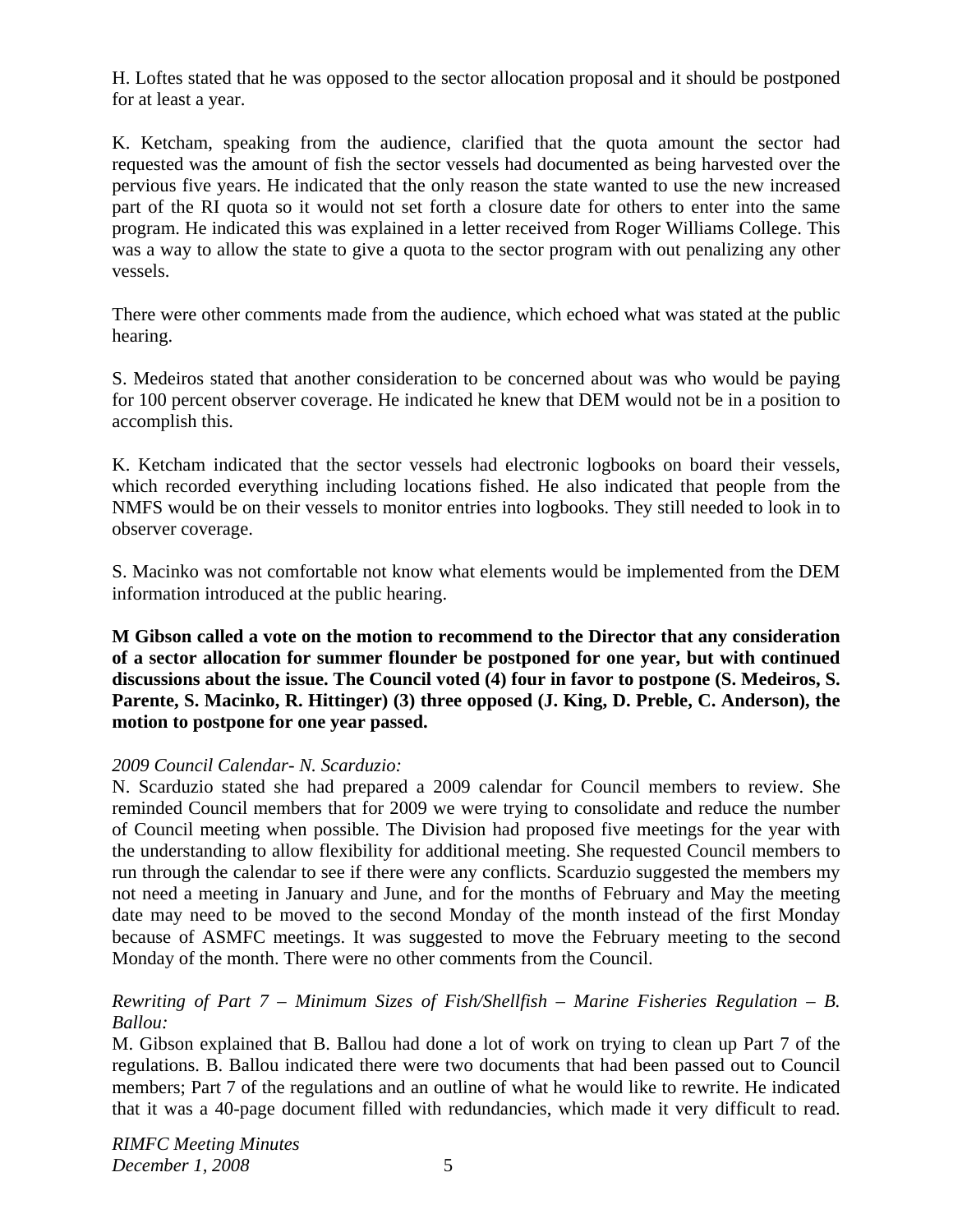Ballou explained he would like to streamline and consolidate the document. He referred to the outline to review some of the proposed changes. The document once rewritten would go to public hearing.

M. Gibson solicited Council members as to how they would like to proceed with the review of Part 7 relative to the advisory panel process. He wanted to know if the Council would like to have the IAC give input or some ad hoc group that combined other AP's.

B. Ballou indicated that eventually they would like to consolidate all the finfish in one part, crustacean in a separate part and shellfish. He thought the Department might be able to take 15 parts and boil them down to four parts.

M. Gibson asked for Council comments.

C. Karp requested that the draft of Part 7 be posted on line so that the public could give comment.

G. Carvalho also requested that it be posted online and stated he was encourage that the Department has taken the initiative to try to consolidate and simplify the regulations. He would like to see the same thing happen in statute with Title 20.

B. Ballou stated that is was not currently on line but it could be posted.

S. Medeiros indicated that he would like to review the document and give feedback at the next Council meeting.

C. Karp suggested that the public be allowed to be involved in the development of the document.

S. Medeiros explained that all AP meetings were open to the public and this was the avenue the Council used to solicit input from the public, as well as industry.

There was further discussion about making material available for public review and the opportunities afforded to the public to participate in RIMFC AP meetings.

B. Ballou concluded the discussion by stating that the draft of Part 7 would be posted on line and the issue would be revisited at the next Council meeting.

#### **Old Business**

*Shellfish Advisory Panel (SAP) action items from 10/16/08 meeting – J. King:* 

J. King suggested moving the Quonochontaug Pond oyster restoration back to the SAP for further discussion.

D. Erkan indicated he could simplify the concerns of the SAP members and felt the item may not need to return to the SAP. He explained there were concerns about the proposed number of acres utilized for the restoration. He had recalculated the area using a more precise method and found the acreage to be 14 instead of 23 acres, which he had initially proposed. The SAP members had voted to reduce the size of the restoration area and to reduce the number of years from the proposed 5-year pond-wide closure on oyster harvest to a 3-year pond-wide closure on oyster harvest. Erkan explained that the SAP members were not in favor of closing off the area to oyster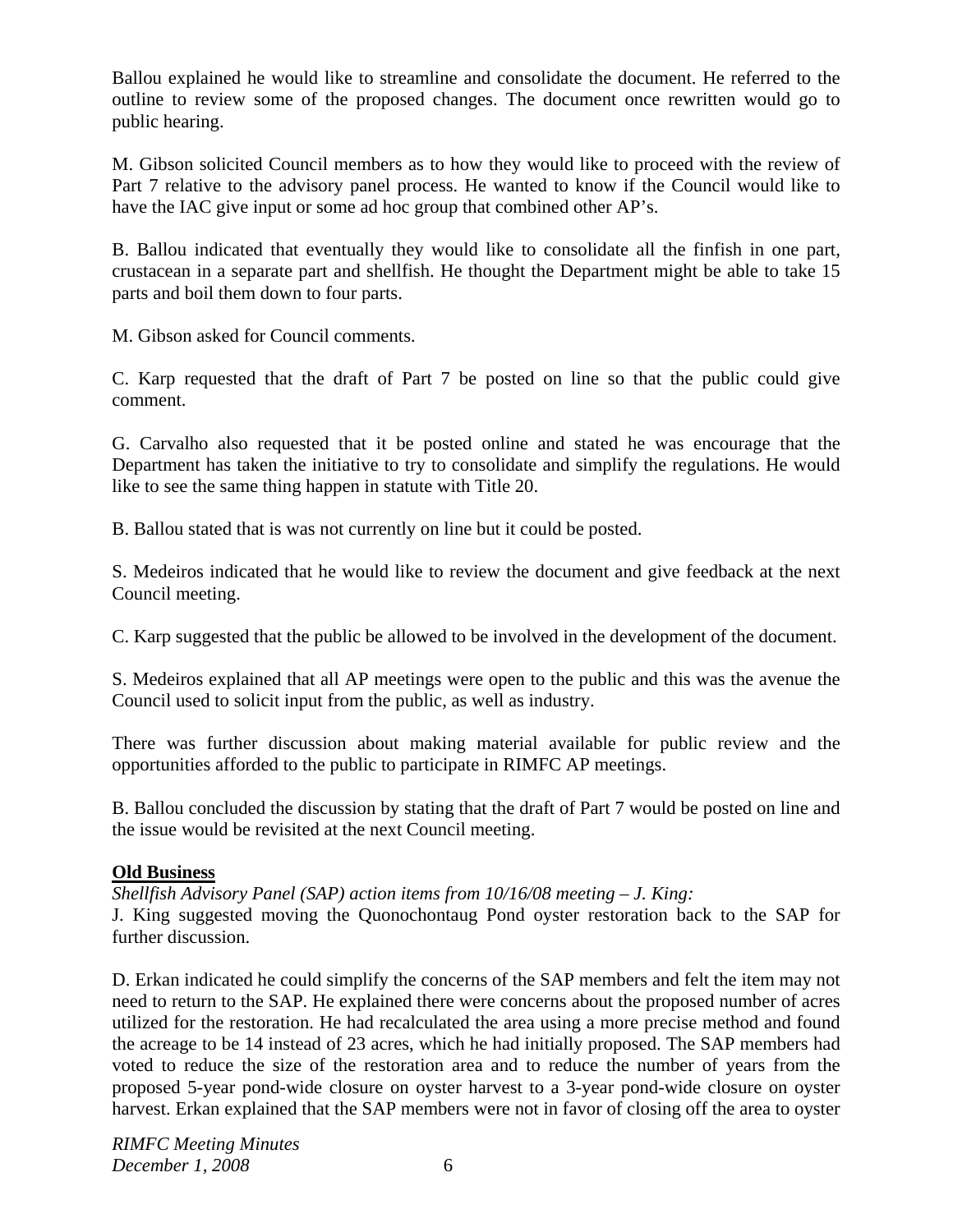shellfishing for a 5 year period, however, the Division felt there was a need to close the pond to oyster harvesting for 5 years in order to establishment a mature population of oysters and allow recruitment of juvenile oysters throughout the pond. The oysters that remain after the 5-year period would be more likely to survive diseases and contribute to the establishment of more disease-resistant oysters. Erkan also explained that SAFIS data indicated there had only been 150 individual oysters landed in the last three years in Quonochontaug Pond.

M. Gibson asked if this was a time sensitive issue. D. Erkan commented that the project called to have the pond closed by January 1, 2009 in order for the oyster restoration efforts that were waiting in the wings be able to place oysters in the area. Roger Williams University also proposed placing small numbers of oyster in the pond and were planning for a January 1, pond closure for a 5-year duration.

M. Gibson indicated there would not be enough time if this were referred back to the SAP to make a January 1 effective date.

J. King indicated he did not have any recommendations from industry even though the acreage had been reduced.

S. Medeiros asked if the pond was an actively fished area. D. Erkan commented there were no oysters that could be found in Quonochontaug Pond. He explained as the oysters recruit in the pond the Division does not want the oysters they plant to be harvested immediately after they reach legal size which is in about three years, the Division would like them to remain to spawn with in the 5-year period. Erkan stated if everything were successful, the intent would be to reopen the fishery in 5-years.

There was further discussion about the length of time. The shellfishermen wanted access in 3 years and the Division wanted to wait 5-years until the oysters had an opportunity to mature and spawn.

S. Medeiros suggested allowing the proposal to go forward with a 3-year period, and as the project progressed, in one to two years when a stock status had been completed then they could revisit the issue and possibly recommend extending the period for another two years.

D. Erkan commented it was the Division's goal to recognize there was a disease problem statewide, not just in the pond. All oysters that demonstrate some disease resistance are the ones they would like to remain and spawn. Not every oyster demonstrates resistance and it would be beneficial to have it remain instead of having it harvested after 3-years. It would be better to have the oysters spawn a couple of times before it was harvested. Additionally, the expense of the project and number of other organizations involved would make it more cost effective if it were closed for the 5-years. He also indicated the Division did not feel they would be displacing shellfishermen from harvesting oysters because there were none to harvest.

**J. King made a motion to recommend to the Director to go forward with the Quonochontaug Pond oyster restoration project for a 3-year period. Oyster harvest in Quonochontaug Pond in its entirety would be prohibited from January 1, 2009 to December 31, 2011 (3 years). K. Ketcham seconded the motion with an amendment to the motion. At the end of the 3-year period, the Council would receive a status report from Division staff and revaluate whether to extend the closure period for another two years or**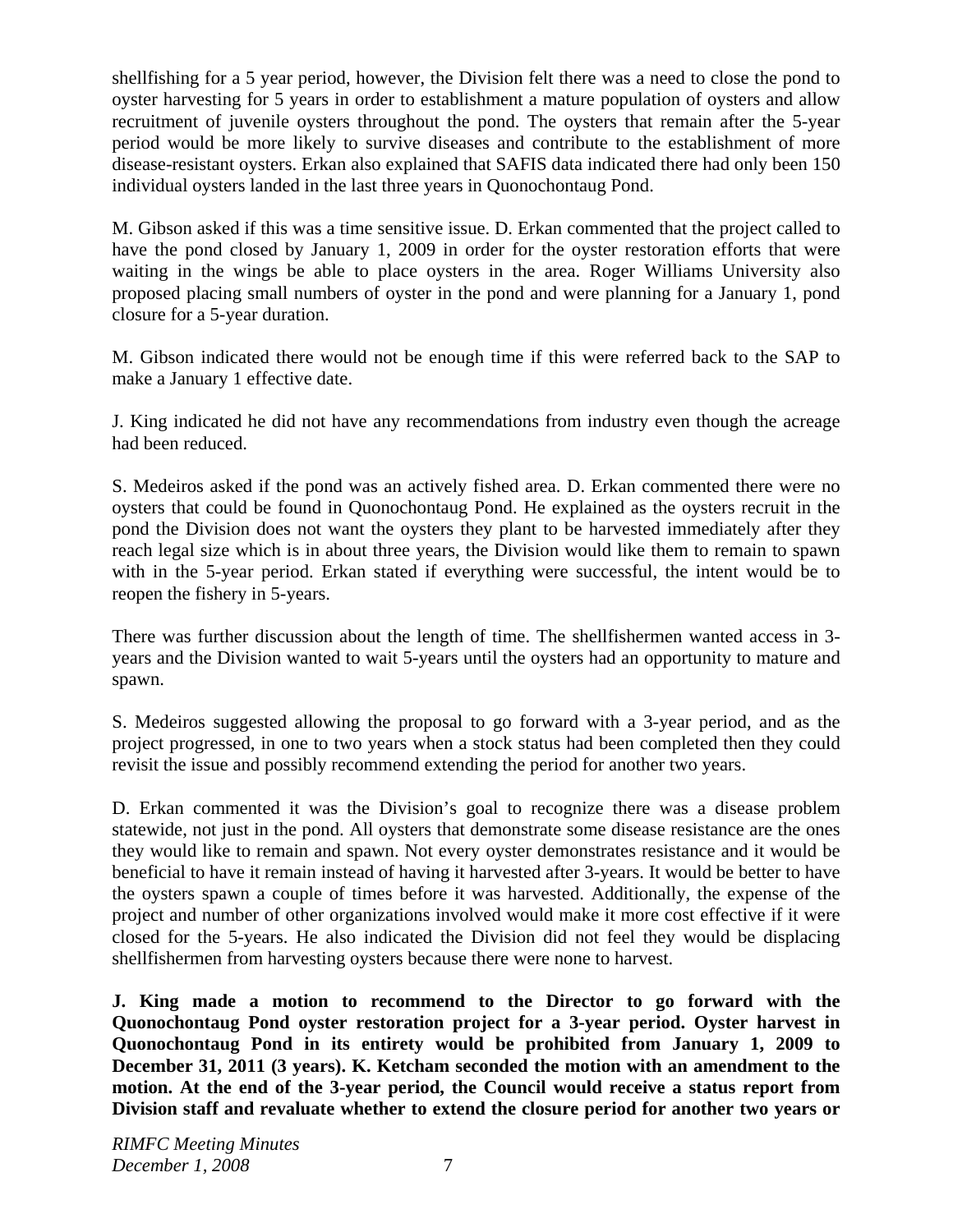# **not. The Council voted (7) in favor (S. Medeiros, S. Parente, R. Hittinger, J. King, D. Preble, C. Anderson, K. Ketcham) and (1) abstained (S. Macinko), the motion passed.**

J. King stated the next action item pertained to the February 2009 openings for the High Banks Shellfish Management Area. Currently it is open Monday, Wednesday, and Friday for four hours per opening. There were two proposals for 2009 that came from the SAP, the first was for seven days per week (Sunday through Saturday) from sunrise to sunset at a 3 bushel possession limit) until April 30, 2009. The second proposal was for five days per week (Monday through Friday) from sunrise to sunset at 3 bushel possession limit) until April 30, 2009.

There was Council discussion about the area being open from sunrise to sunset.

S. Hall expressed the difficulty Law Enforcement would have with trying to monitor possession limits during this timeframe. He also stated, if approved it would become part of the free and common fisheries.

D. Erkan stated this area was one of the areas that received transplanted quahaugs that was funded out of the 804 account and the Allen Harbor damage fund. He indicated the Division's position was that fishermen had access during the winter months and those quahaugs that were not harvested remained as broodstock. Those quahaugs were intended to contribute to recruitment to the adjacent areas as well as the beds themselves. He was concerned that longterm openings of that area would result in lower density and not as much recruitment potential.

There were audience comments explaining their need to have access to this area.

## **J. King made a motion to recommend to the Director to go forward with the High Banks management proposal for five days per week (Monday, through Friday) from sunrise to sunset at 3 bushel possession limit) until April 30, 2009. D. Preble Seconded the motion.**

There was no Council discussion.

C. Karp asked how would the Council know if this would work or not. M. Gibson explained the Division conducted shellfish surveys in the area, and the number of pounds place in the area from the transplant is a known factor.

### **The Council voted unanimously to approve the motion to recommend to the Director to go forward with the High Banks management proposal for five days per week (Monday, through Friday) from sunrise to sunset at 3 bushel possession limit) until April 30, 2009.**

J. King went on to the next action item, which was the March 2009 openings for the Greenwich Bay Shellfish Management Area. The proposal was for a start date of March 1, 2009 for three days per week (Monday, Wednesday, and Friday) for three hours each opening, and from April 1 through April 30, 2009, it would be three days per week (Monday, Wednesday, and Friday) for four hours per week.

**J. King made a motion to recommend to the Director to go forward with the March 2009 openings for the Greenwich Bay Shellfish Management Area; March 1, 2009 for three days per week (Monday, Wednesday, and Friday) for three hours each opening with a 3 bushel possession limit, and from April 1 through April 30, 2009, it would be three days per week**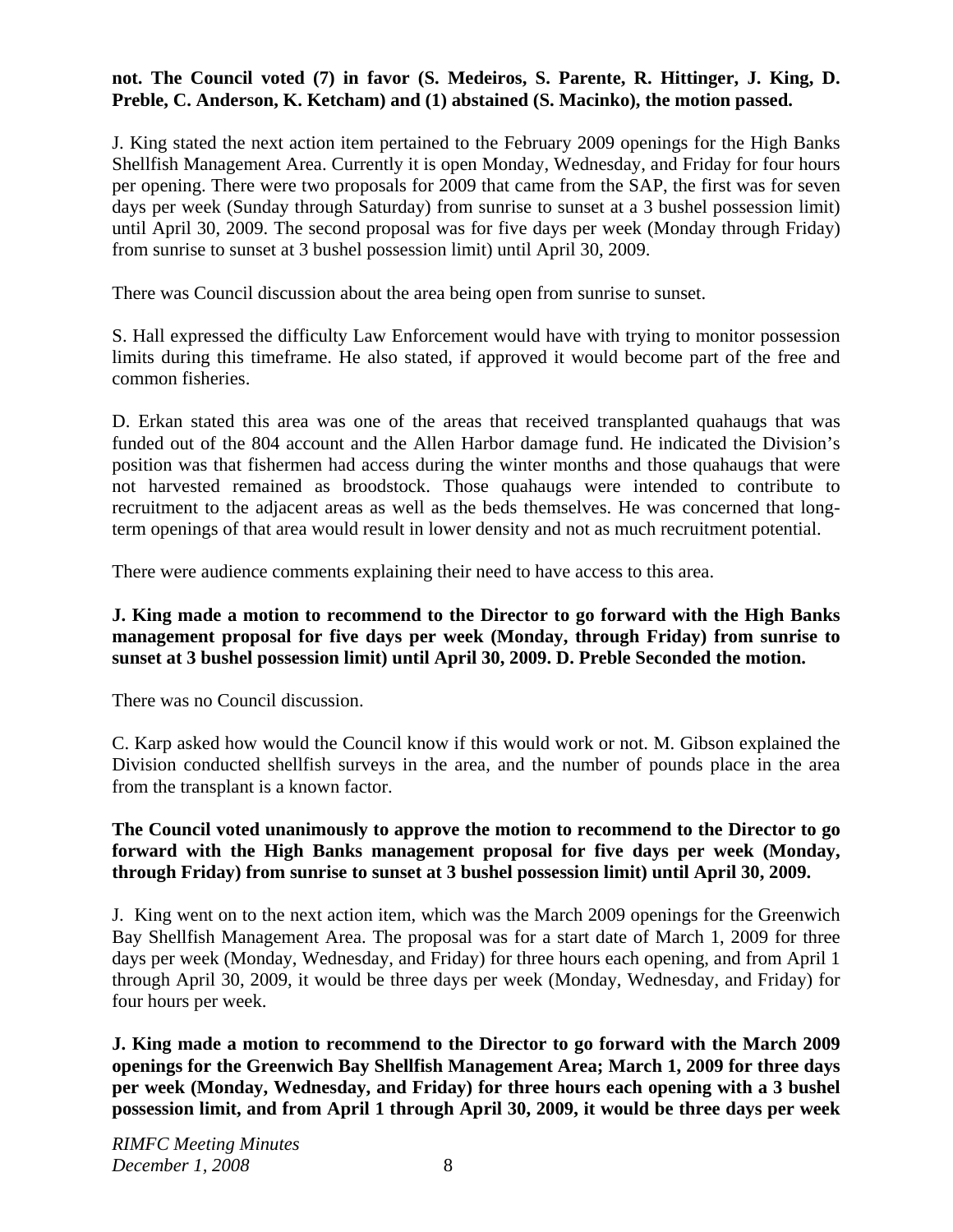### **(Monday, Wednesday, and Friday) for four hours per week with a 3 bushel possession limit. S. Medeiros seconded the motion.**

M. Gibson asked D. Erkan how these changes stand in terms of conservation equivalency from what was in place now. D. Erkan indicated he would have to calculate it out, however the days in March have been reduces so it would be less hours. He indicated that as long as the effort was not increased it did not matter what days they fished. This proposal was more conservative.

There was no Council discussion on the motion. M. McGivney explained how they came up the modified schedule.

**The Council voted unanimously to approve the motion to recommend to the Director to go forward with March 1, 2009, three days per week (Monday, Wednesday, and Friday) for three hours each opening with a 3 bushel possession limit, and from April 1 through April 30, 2009, it would be three days per week (Monday, Wednesday, and Friday) for four hours per week with a 3 bushel possession limit.**

J. King went on to the next action item, which pertaining to the 2009 shellfish transplant schedule. They had planned for a five-week transplant schedule. They proposed to do the transplants in the coves and needed to close the High Banks, Bissel Cove, Fox Island, and Bristol Harbor Shellfish Management Areas on April 24, 2009, in order to accept transplanted shellfish on either April 28 or April 30.

**J. King made a motion to recommend to the Director to approve the April 24, 2009, closure of the High Banks, Bissel Cove, Fox Island, and Bristol Harbor Shellfish Management Areas. C. Anderson seconded the motion.** 

There was no Council discussion on the motion. There was no audience discussion on the motion.

**The Council voted unanimously to approve the motion to recommend to the Director to approve the April 24, 2009, closure of the High Banks, Bissel Cove, Fox Island, and Bristol Harbor Shellfish Management Areas.**

J. King went on to the last action item, pertaining to the pre-Memorial Day and pre-Fourth of July openings as make up days from the winter. He proposed opening days on April 27, 29, and May 1, 2009 but if rain of pollution closures occur it would then revert to the pre-Fourth of July openings (June 29 through July 3, 2009), for four hours from 8:00 AM to 12 Noon.

**J. King made a motion to recommend to the Director to approve** t**he pre-Memorial Day and pre-Fourth of July openings as make up days from the winter. He proposed opening days on April 27, 29, and May 1, 2009 but if rain of pollution closures occur it would then revert to the pre-Fourth of July openings (June 29 through July 3, 2009), for four hours from 8:00 AM to 12 Noon. D. Preble seconded the motion.** 

There was no Council discussion on the motion.

**The Council voted unanimously to approve the motion to recommend to the Director to approve** t**he pre-Memorial Day and pre-Fourth of July openings as make up days from the**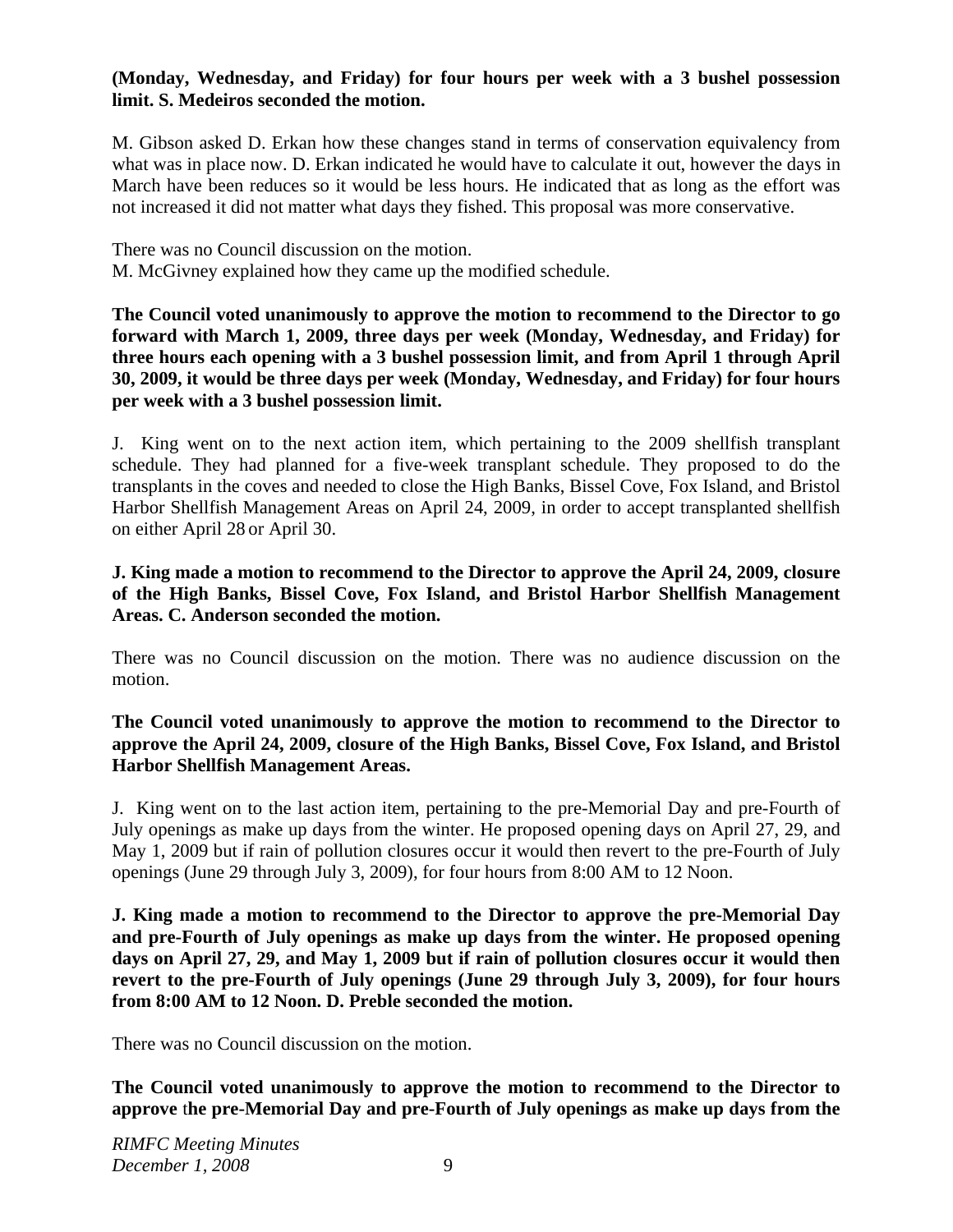**winter. He proposed opening days on April 27, 29, and May 1, 2009 but if rain of pollution closures occur it would then revert to the pre-Fourth of July openings (June 29 through July 3, 2009), for four hours from 8:00 AM to 12 Noon.**

*Discussion on revised Species Advisory Panel Policy – M. Gibson:* 

M Gibson indicated the Council had some updated language suggestions on how to deal with AP members who acquired violations while on a panel and for meeting a quorum.

B. Ballou outlined there were two issues to be reviewed. One was the quorum issue and the Department felt that was ready to be adopted however, the second issue regarding the AP members who incur violations while on a panel remained a work in progress. Based on discussion with G. Powers there was a need to further revise that section.

B. Ballou asked for clarification from the Council as to their intent, if they wanted any individual who incurs any penalty of any nature to be removed from an AP. He needed direction from the Council as to what level or degree of infraction should an AP member be removed.

S. Medeiros stated he liked what was presented regarding how to handle violations.

B. Ballou suggested waiting for further legal review.

G. Powers indicated there might be a problem procedurally, and explained concerns about outof-state penalties unknown to the State of RI. He suggested removing the AP member by action from the Council.

D. Preble voiced concerns about the Council having that responsibility since they were of an advisory capacity to the Director.

S. Hall suggested that if Law Enforcement detected an individual with a violation, it might be more appropriate to have the Director notify the individual that they were being removed from an AP due to a fisheries related violation. S. Hall felt it would be very awkward for the Council to be reviewing the status of an individual for removal, as well as for the individual if they were present at the meeting.

Council members were in agreement with S. Hall, they felt the Director should send a letter notifying the individual. M. Gibson suggested this section needed more work. He indicated this would come back at another meeting.

S. Macinko questioned the quorum section and suggested that instead of having different guidelines for the IAC than the other AP's he indicated they should have the same guidelines for establishing a quorum.

J. King defended the language by pointing out the frequency of a lack of a quorum at AP meetings. In particular, when there was material that needs to be reviewed for quota management proposals that were time sensitive for public hearings and meeting regulation start dates.

C. Anderson stated he understood the problem of having a lack of a quorum at AP meetings and the need to obtain a consensus from the individuals who showed up.

K. Ketcham stated he preferred Chief Hall's suggestion to have the Director send a letter to a panel member with a penalty. He did not want to be in a position of being the judge or jury of an individual. He also wanted the AP policy document to come back as one package for review.